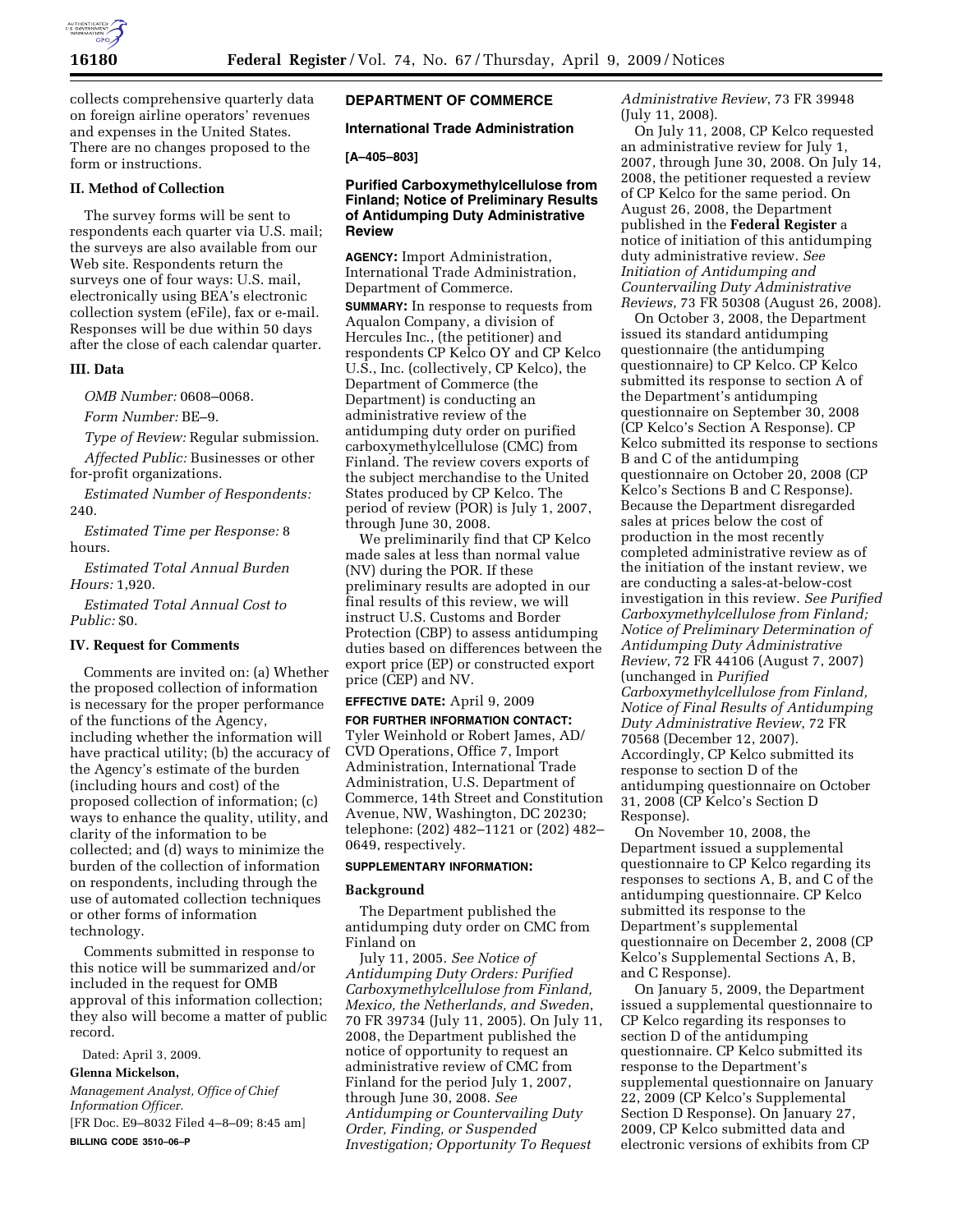Kelco's Supplemental Section D Response.

### **Scope of the Order**

The merchandise covered by this order is all purified carboxymethylcellulose (CMC), sometimes also referred to as purified sodium CMC, polyanionic cellulose, or cellulose gum, which is a white to offwhite, non-toxic, odorless, biodegradable powder, comprising sodium CMC that has been refined and purified to a minimum assay of 90 percent. Purified CMC does not include unpurified or crude CMC, CMC Fluidized Polymer Suspensions, and CMC that is cross-linked through heat treatment. Purified CMC is CMC that has undergone one or more purification operations which, at a minimum, reduce the remaining salt and other by-product portion of the product to less than ten percent. The merchandise subject to this order is classified in the Harmonized Tariff Schedule of the United States at subheading 3912.31.00. This tariff classification is provided for convenience and customs purposes; however, the written description of the scope of the order is dispositive.

## **Fair Value Comparisons**

To determine whether sales of CMC in the United States were made at less than NV, we compared U.S. price to NV, as described in the ''Export Price,'' ''Constructed Export Price,'' and ''Normal Value'' sections of this notice. In accordance with section 777A(d)(2) of the Tariff Act of 1930, as amended (the Tariff Act), we calculated monthly weighted-average NVs and compared these to individual U.S. transactions. Because we determined CP Kelco made both EP and CEP sales during the POR, we used both EP and CEP as the basis for U.S. price in our comparisons. We used the invoice date, as recorded in CP Kelco's normal books and records, as the date of sale for CP Kelco's EP, CEP, and home market sales. *See* 19 CFR 351.401(i). For a more detailed discussion of these calculations, *see*  Memorandum from Tyler Weinhold, to the File, ''Analysis of Data Submitted by CP Kelco Oy and CP Kelco U.S. Inc. (collectively, CP Kelco) in the Preliminary Results of the 2007–2008 Administrative Review of Purified Carboxymethylcellulose (CMC) from Finland,'' dated March 27, 2009 (Preliminary Analysis Memorandum).

## **Product Comparisons**

In accordance with section 771(16) of the Tariff Act, we considered all products produced by CP Kelco covered by the description in the ''Scope of the

Order'' section, above, and sold in the home market during the POR, to be foreign like products for purposes of determining appropriate product comparisons to U.S. sales. We relied on five characteristics to match U.S. sales of subject merchandise to home market sales of the foreign like product (listed in order of priority): 1) grade; 2) viscosity; 3) degree of substitution; 4) particle size; and 5) solution gel characteristics. *See* the antidumping questionnaire at Appendix 5. Where there were no sales of identical merchandise in the home market to compare to U.S. sales, we compared U.S. sales to the next most similar foreign like product on the basis of these product characteristics and the reporting instructions listed in the antidumping questionnaire. Because there were sales of identical or similar merchandise in the home market suitable for comparison to each U.S. sale, we did not compare any U.S. sales to constructed value (CV).

#### **Export Price**

Section 772(a) of the Tariff Act defines EP as ''the price at which the subject merchandise is first sold (or agreed to be sold) before the date of importation by the producer or exporter of subject merchandise outside of the United States to an unaffiliated purchaser in the United States or to an unaffiliated purchaser for exportation to the United States,'' as adjusted under section 772(c). In accordance with section 772(a) of the Tariff Act, we used EP for a number of CP Kelco's U.S. sales. We preliminarily find that these sales are properly classified as EP sales because these sales were made before the date of importation and were sales made directly to unaffiliated U.S. customers, and because our CEP methodology was not otherwise warranted.

We based EP on the prices to unaffiliated customers in the United States. We made adjustments for price or billing adjustments and discounts, where applicable. We also made deductions for movement expenses in accordance with section  $772(c)(2)(A)$  of the Tariff Act, which included, where appropriate, foreign inland freight, international freight, marine insurance, and U.S. brokerage and handling. Additionally, we made adjustments for direct selling expenses (credit expenses) in accordance with section  $772(c)(2)(A)$ of the Tariff Act.

CP Kelco incurred certain expenses as a result of factoring certain sales (*i.e.*, selling the accounts receivable associated with those sales to an affiliated financial institution in

exchange for an immediate payment). For factored sales, we made an adjustment to gross unit price based upon the difference between the face value of the accounts receivables factored and the immediate payment received upon the factoring of those receivables (factoring discount).

We reduced movement expenses, where appropriate, by the amount of freight revenue paid by the customer to CP Kelco. In accordance with our practice in the recently completed administrative review of polyethylene retail carrier bags from the People's Republic of China, we capped the amount of freight revenue deducted at no greater than the amount of movement expenses in the home market. *See Polyethylene Retail Carrier Bags from the People's Republic of China: Final Results of Antidumping Duty Administrative Review*, 74 FR 6857 (February 11, 2009) (*Bags from the PRC*). As the Department explained in *Bags from the PRC*, section 772 (c)(1) of the Tariff Act provides that the Department shall increase the price used to establish either export price or constructed export price in only the following three instances: (A) when not included in such price, the cost of all containers and coverings and all other costs, charges, and expenses incident to placing the subject merchandise in condition packed ready for shipment to the United States; (B) the amount of any import duties imposed by the country of exportation which have been rebated, or which have not been collected, by reason of the exportation of the subject merchandise to the United States; and (C) the amount of any countervailing duty imposed on the subject merchandise under subtitle A to offset an export subsidy. In addition, section 351.401(c) of the Department's regulations directs the Department to use a price in the calculation of U.S. price which is net of any price adjustments that are reasonably attributable to the subject merchandise. The term ''price adjustments'' is defined under 19 CFR 351.102(b) as a ''change in the price charged for subject merchandise or the foreign like product, such as discounts, rebates, and post-sale adjustments, that are reflected in the purchaser's net outlay.''

In past cases, we have declined to treat freight-related revenues as addition to U.S. price under section 772(c) of the Tariff Act or price adjustments under 19 CFR 351.102(b). Rather, we have incorporated these revenues as offsets to movement expenses because they relate to the transportation of subject merchandise. *See, e.g., Stainless Steel Wire Rod from Sweden: Preliminary*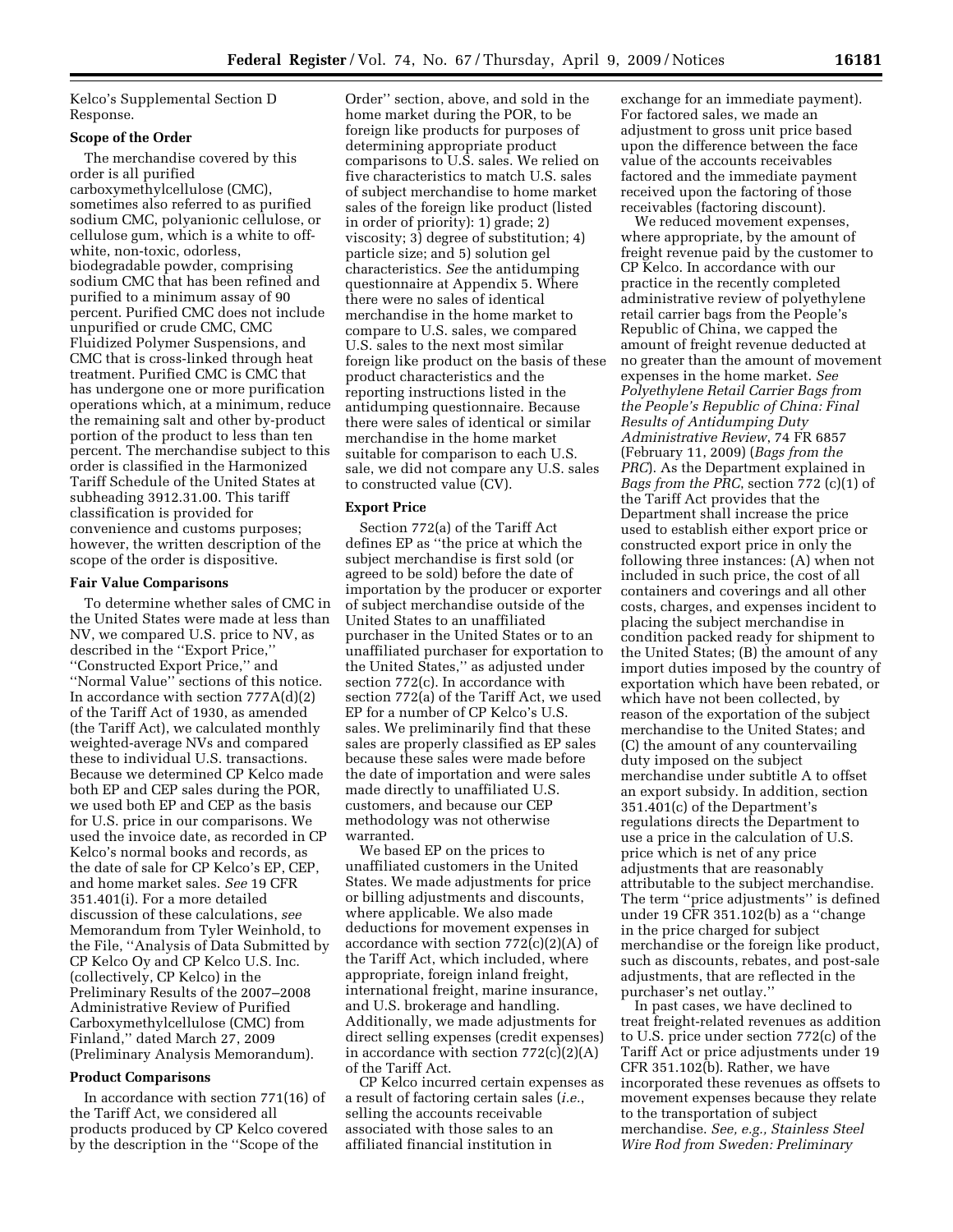*Results of Antidumping Duty Administrative Review*, 72 FR 51414 (September 7, 2007) (unchanged in *Stainless Steel Wire Rod from Sweden: Final Results of Antidumping Duty Administrative Review*, 72 FR 12950 (March 1, 2008)).

Further, our offset practice limits the granting of an offset to situations where a respondent incurs expenses and realized revenue for the same type of activity. *See Stainless Steel Wire Rod from Sweden: Preliminary Results of Antidumping Duty Administrative Review*, 72 FR 51414, 51415. According to CP Kelco's responses, freight revenues are revenues received from customers for invoice items covering transportation expenses, and arise when freight is not included in the selling price under the applicable terms of delivery, but when CP Kelco arranges and prepays freight for the customer. *See* CP Kelco's Section B Response at B– 25 and CP Kelco's Section C response at C–27. Therefore, we have limited the amount of the freight revenue used to offset CP Kelco's movement expenses to the amount of movement expenses incurred on the sale of subject merchandise. *See* Preliminary Analysis Memorandum at page 2.

### **Constructed Export Price**

In accordance with section 772(b) of the Tariff Act, CEP is ''the price at which the subject merchandise is first sold (or agreed to be sold) in the United States before or after the date of importation by or for the account of the producer or exporter of such merchandise, or by a seller affiliated with the producer or exporter, to a purchaser not affiliated with the producer or exporter,'' as adjusted under sections 772(c) and (d) of the Tariff Act. In accordance with section 772(b) of the Tariff Act, we used CEP for a number of CP Kelco's U.S. sales because CP Kelco sold merchandise to affiliate CP Kelco U.S., Inc. in the United States which, in turn, sold subject merchandise to unaffiliated U.S. customers. We preliminarily find that these U.S. sales are properly classified as CEP sales because they occurred in the United States and were made through CP Kelco U.S. Inc. to unaffiliated U.S. customers.

We based CEP on the prices to unaffiliated purchasers in the United States. We made adjustments for price or billing adjustments, early payment discounts, and factoring charges,<sup>1</sup> where applicable. We also made deductions for movement expenses in accordance with section 772(c)(2)(A) of the Tariff Act,

which included, where appropriate, foreign inland freight, foreign brokerage and handling, international freight, marine insurance, customs duties, U.S. brokerage, U.S. inland freight, and U.S. warehousing expenses. We also reduced movement expenses, where appropriate, by the amount of freight revenue paid by the customer to CP Kelco. In accordance with our treatment of freight revenue on U.S. sales of subject merchandise (see ''Export Price'' section, above), we capped the amount of freight revenue deducted at no greater than the amount of movement expenses in the home market. In accordance with section 772(d)(1) of the Tariff Act, we deducted those selling expenses associated with economic activities occurring in the United States, including direct selling expenses (imputed credit expenses), inventory carrying costs, and indirect selling expenses. We also made an adjustment for profit in accordance with section 772(d)(3) of the Tariff Act.

#### **Further-Manufactured U.S. Sales**

During the POR, CP Kelco made certain sales of subject merchandise to affiliated companies in the United States. *See* CP Kelco's Section A Response at pages B–46 to B–48, and exhibit A–27. This merchandise was subsequently further manufactured by the U.S. affiliates into non-subject merchandise, which was then sold to unaffiliated U.S. customers. *See* CP Kelco's Section A Response at pages A– 46 to A–48. The total quantity of this material represented less than 10 percent of CP Kelco's total U.S. sales. *Id.* 

Section 772(e) of the Tariff Act provides that when the value added in the United States by an affiliated party is likely to exceed substantially the value of the subject merchandise, the Department shall use one of the following prices to determine CEP if there is a sufficient quantity of sales to provide a reasonable basis of comparison and the use of such sales is appropriate: (1) the price of identical subject merchandise sold by the exporter or producer to an unaffiliated person; or (2) the price of other subject merchandise sold by the exporter or producer to an unaffiliated person.

In accordance with 19 CFR 351.402 (c)(2), we conducted an analysis to determine whether the value added to the subject merchandise by the affiliated customers after importation in the United States was at least 65 percent of the price charged to the first unaffiliated purchaser for the merchandise as sold in the United States. *See* 19 CFR 351.402(c)(2). Our analysis showed that the value added by the affiliated

customers was significantly greater than 65 percent. Therefore, we have preliminarily determined that the value added in the United States by the affiliated customers exceeds substantially the value of the subject merchandise. *Id. See also* CP Kelco's Section A Response at pages A–46 to A– 48, and exhibit A–27.

We then considered whether there were sales of identical subject merchandise or other subject merchandise sold in sufficient quantities by the exporter or producer to an unaffiliated person that could provide a reasonable basis of comparison. In this case, there were sales of identical subject merchandise or other subject merchandise sold in sufficient quantities by CP Kelco U.S. to unaffiliated persons that could provide a reasonable basis for calculating CEP for CP Kelco's sales of further manufactured merchandise. *See*  Preliminary Analysis Memorandum at page 1.

Decisions as to the appropriate methodology for determining CEP for sales involving further manufacturing generally must be made on a case-bycase basis. *See, e.g., Certain Corrosion-Resistant Carbon Steel Flat Products from the Republic of Korea: Notice of Preliminary Results and Partial Rescission of Antidumping Duty Administrative Review*, 72 FR 51584, 51586 (September 10, 2007) (unchanged in final results, 73 FR 14220 (March 17, 2008)). In the instant review, we find the quantity of sales of merchandise to unaffiliated customers is sufficiently large to serve as a reasonable basis for the calculation of CEP. The value added to the CMC after importation is very substantial and the further manufacturing very complex. Therefore, pursuant to 19 CFR 351.402 $(c)(3)$ , and as in the 2006–2007 review of this order, we have used the preliminary weightedaverage dumping margins calculated on sales of other subject merchandise sold to unaffiliated persons to determine the dumping margins for furthermanufactures sales. *See Purified Carboxymethylcellulose from Finland; Notice of Preliminary Results of Antidumping Duty Administrative Review*, 73 FR 45948, 45950 (August 7, 2008) (unchanged in *Purified Carboxymethylcellulose from Finland, Final Results of Antidumping Duty Administrative Review*, 73 FR 75397 (December 11, 2008)).

#### **Normal Value**

#### A. Selection of Comparison Market

In order to determine whether there was a sufficient volume of sales in the

<sup>1</sup>*See* EP section, above.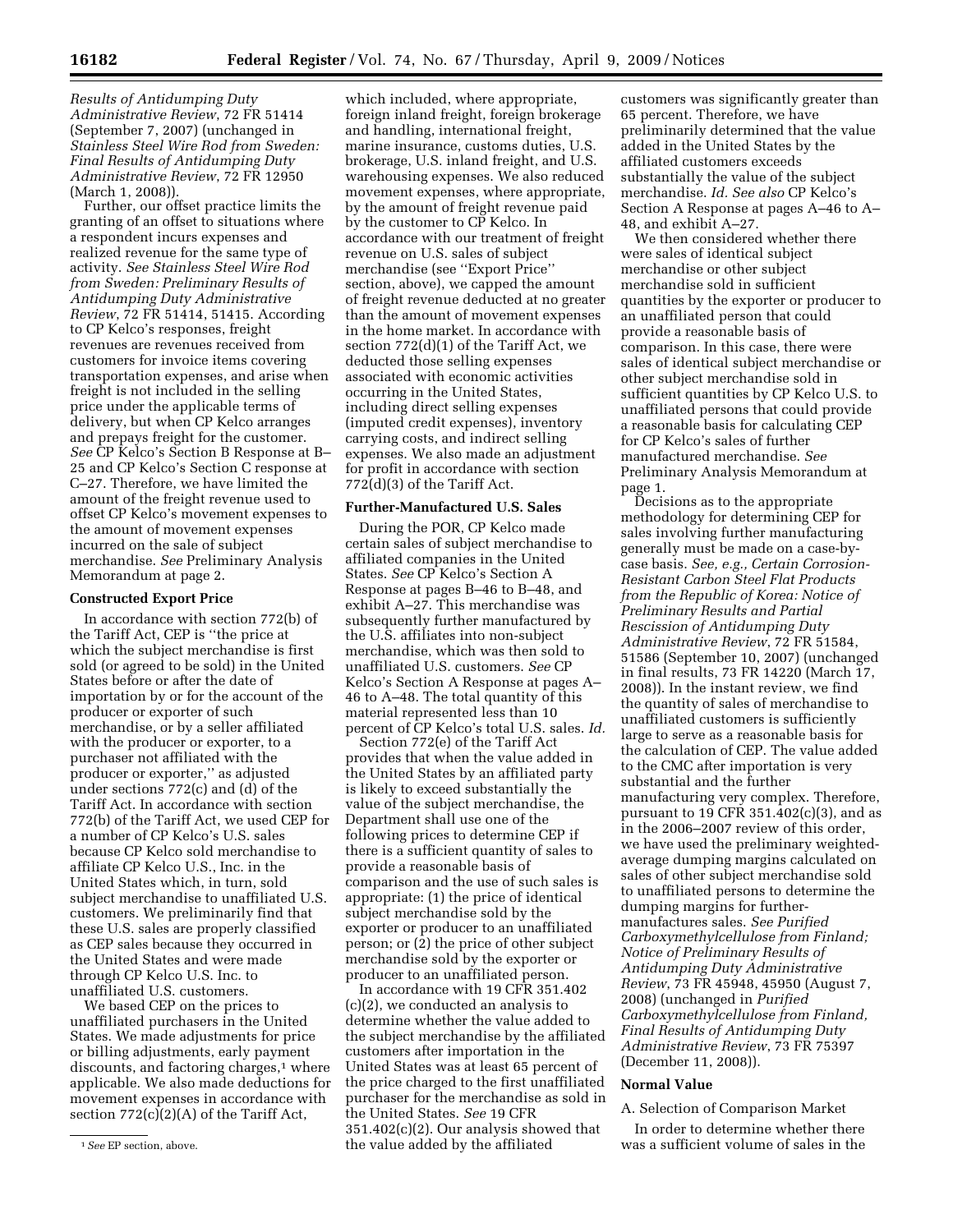home market to serve as a viable basis for calculating NV (*i.e.*, the aggregate volume of home market sales of the foreign like product was equal to or greater than five percent of the aggregate volume of U.S. sales), we compared the respondent's volume of home market sales of the foreign like product to the volume of U.S. sales of the subject merchandise, in accordance with section 773(a)(1) of the Tariff Act. As CP Kelco's aggregate volume of home market sales of the foreign like product was greater than five percent of its aggregate volume of U.S. sales of the subject merchandise, we determined the home market was viable. Therefore, we have based NV on home market sales in the usual commercial quantities and in the ordinary course of trade.

# B. Cost of Production Analysis

In accordance with section 773(b)(2)(A)(ii) of the Tariff Act, we are conducting a sales-below-cost investigation in this review because the Department disregarded some of CP Kelco's sales as having been made at prices below the cost of production in the previous administrative review. *See Purified Carboxymethylcellulose from Finland, Notice of Final Results of Antidumping Duty Administrative Review*, 72 FR 70568 (December 12, 2007).

## C. Calculation of Cost of Production

In accordance with section 773(b)(3) of the Tariff Act, we calculated the weighted-average cost of production (COP) for each model based on the sum of CP Kelco's materials and fabrication costs for the foreign like product, plus an amount for home market selling, general, and administrative (SG&A) expenses, financial expenses, and packing costs. We relied on the COP data submitted by CP Kelco.

We compared the weighted-average COP of CP Kelco's home market sales to home market sales prices of the foreign like product (net of billing adjustments, discounts, any applicable movement expenses, direct and indirect selling expenses, and packing), as required under section 773(b) of the Tariff Act, in order to determine whether these sales had been made at prices below the COP. In determining whether to disregard home market sales made at prices below the COP, we examined, in accordance with sections  $773(b)(1)(A)$  and  $(B)$  of the Tariff Act, whether such sales were made in substantial quantities within an extended period of time, and whether such sales were made at prices which would permit recovery of all costs within a reasonable period of time.

## D. Results of the Cost Test

Pursuant to section 773(b)(2)(C) of the Tariff Act, where less than 20 percent of CP Kelco's sales of a given model were at prices less than the COP, we did not disregard any below-cost sales of that model because these below-cost sales were not made in substantial quantities. Where 20 percent or more of CP Kelco's home market sales of a given model were at prices less than the COP, we disregarded the below-cost sales because such sales were made: (1) within an extended period of time and in ''substantial quantities'' within the POR, in accordance with section 773(b)(2)(B) and (C) of the Tariff Act, and (2) at prices which would not permit recovery of all costs within a reasonable period of time, in accordance with section 773(b)(2)(D) of the Tariff Act (*i.e.*, the sales were made at prices below the weighted-average per-unit COP for the POR). In this review, we have disregarded such sales from our margin calculation. We used the remaining sales as the basis for determining NV, if such sales existed, in accordance with section 773(b)(1) of the Tariff Act.

# E. Price-to-Price Comparisons

We calculated NV based on prices to unaffiliated customers. We made adjustments for billing adjustments, early payment discounts, rebates, and factoring charges,<sup>2</sup> where appropriate. We made deductions, where appropriate, for foreign inland freight, pursuant to section 773(a)(6)(B) of the Tariff Act. We also reduced foreign inland freight, where appropriate, by the amount of freight revenue paid by the customer to CP Kelco. In accordance with our treatment of freight revenue on U.S. sales of subject merchandise (*see*  ''Export Price'' section, above), we capped the amount of freight revenue deducted at no greater than the amount of movement expenses in the home market. In addition, when comparing sales of similar merchandise, we made adjustments for differences in cost (*i.e.*, DIFMER), where those differences were attributable to differences in physical characteristics of the merchandise, pursuant to section  $773(a)(6)(C)(ii)$  of the Tariff Act and section 351.411 of the Department's regulations. We also made adjustments for differences in circumstances of sale (COS) in accordance with section  $773(a)(6)(C)(iii)$ of the Tariff Act and section 351.410 of the Department's regulations. We made COS adjustments for imputed credit expenses. We also made an adjustment,

where appropriate, for the CEP offset in accordance with section 773(a)(7)(B) of the Tariff Act. *See* ''Level of Trade and CEP Offset'' section below. Finally, we deducted home market packing costs and added U.S. packing costs in accordance with sections 773(a)(6)(A) and (B) of the Tariff Act.

## F. Constructed Value (CV)

In accordance with section 773(a)(4) of the Tariff Act, we base NV on CV if we are unable to find a contemporaneous comparison market match of identical or similar merchandise for the U.S. sale. Section 773(e) of the Tariff Act provides that CV shall be based on the sum of the cost of materials and fabrication employed in making the subject merchandise, SG&A expenses, profit, and U.S. packing costs. We calculated the cost of materials and fabrication for CP Kelco based on the methodology described in the COP section of this notice. In accordance with section 773(e)(2)(A) of the Tariff Act, we based SG&A expenses and profit on the amounts incurred and realized by CP Kelco in connection with the production and sale of the foreign like product in the ordinary course of trade, for consumption in the foreign country. However, for these preliminary results, we did not base NV on CV in any instances.

## **Level of Trade and CEP Offset**

In accordance with section 773(a)(1)(B) of the Tariff Act, to the extent practicable, we base NV on sales made in the comparison market at the same level of trade (LOT) as the export transaction. The NV LOT is based on the starting price of sales in the home market or, when NV is based on CV, on the LOT of the sales from which SG&A expenses and profit are derived.

With respect to CEP transactions in the U.S. market, the CEP LOT is defined as the level of trade of the constructed sale from the exporter to the importer. *See* section 773(a)(7)(A) of the Tariff Act.

To determine whether NV sales are at a different LOT than CEP sales, we examine stages in the marketing process and selling functions along the chain of distribution between the producer and the customer. *See* 19 CFR 351.412(c)(2). If the comparison-market sales are at a different LOT, and the difference affects price comparability, as manifested in a pattern of consistent price differences between the sales on which NV is based and comparison-market sales at the LOT of the export transaction, we make a LOT adjustment under section 773(a)(7)(A) of the Tariff Act. For CEP sales, if the NV LOT is more remote

<sup>2</sup>*See* EP section, above.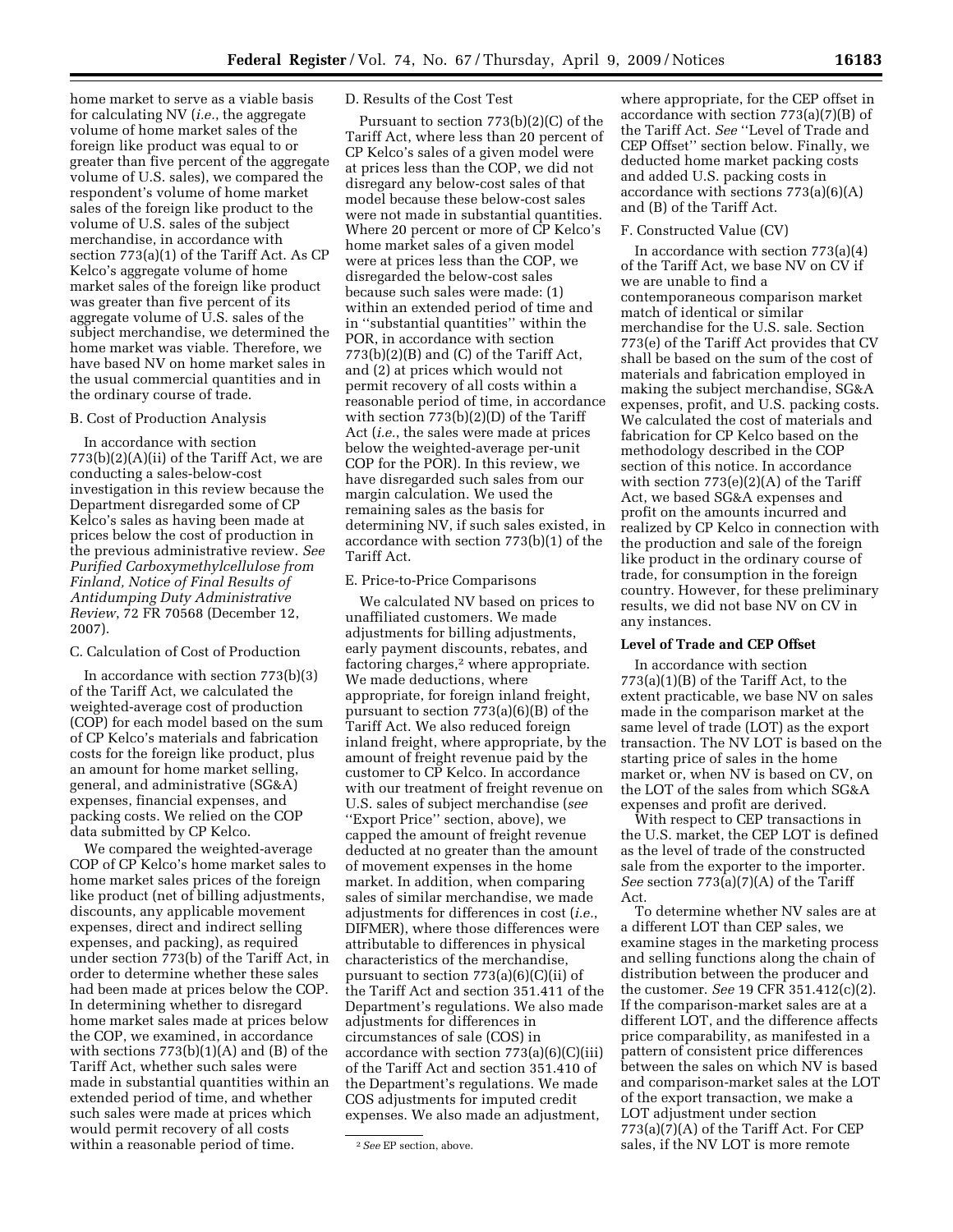from the factory than the CEP LOT and there is no basis for determining whether the difference in the levels between NV and CEP affects price comparability, we adjust NV under section 773(a)(7)(B) of the Tariff Act (the CEP offset provision). *See, e.g., Final Determination of Sales at Less Than Fair Value: Greenhouse Tomatoes From Canada*, 67 FR 8781 (February 26, 2002) and accompanying Issues and Decisions Memorandum at Comment 8; *see also Certain Hot-Rolled Flat-Rolled Carbon Quality Steel Products from Brazil; Preliminary Results of Antidumping Duty Administrative Review*, 70 FR 17406, 17410 (April 6, 2005) (unchanged in final results of review, 70 FR 58683 (October 7, 2005)). For CEP sales, we consider only the selling activities reflected in the U.S. price after the deduction of expenses incurred in the U.S. and CEP profit under section 772(d) of the Tariff Act. *See Micron Technology, Inc. v. United States*, 243 F.3d 1301, 1314–1315 (Fed. Cir. 2001). We expect that if the claimed LOTs are the same, the functions and activities of the seller should be similar. Conversely, if a party claims the LOTs are different for different groups of sales, the functions and activities of the seller should be dissimilar. S*ee Porcelain-on-Steel Cookware from Mexico: Final Results of Antidumping Duty Administrative Review*, 65 FR 30068 (May 10, 2000) and accompanying Issues and Decisions Memorandum at Comment 6.

CP Kelco reported it sold CMC to end users and distributors in the home market and to end users and distributors in the United States. CP Kelco identified two channels of distribution for sales in both the home market and the U.S. market: end users (channel 1) and distributors (channel 2). *See* CP Kelco's Section A Response at page A–16 to A– 17, and CP Kelco's Sections B and C Response at pages B–19 to B–20. CP Kelco claims that it does not sell other products at different levels of trade in the home market, including at a level of trade comparable to the CEP level of trade. CP Kelco claims that as a result, it cannot quantify a specific level of trade adjustment within the meaning of section  $773(a)(7)(A)$  of the Tariff Act. Therefore, CP Kelco requests the Department make an adjustment to NV for its CEP sales pursuant to section 773(a)(7)(B) of the Tariff Act (the CEP offset). *See* CP Kelco's Section A Response at page A–32 to A–33, and CP Kelco's Sections B and C Response at page B–20.

The Department found in the previous review that there was only one LOT in the home market. *See Purified* 

*Carboxymethylcellulose From Finland; Notice of Preliminary Results of Antidumping Duty Administrative Review*, 73 FR 45948, 45953 (August 7, 2008) (unchanged in *Purified Carboxymethylcellulose From Finland; Final Results of Antidumping Duty Administrative Review*, 73 FR 75397 (December 11, 2008)). Therefore, CP Kelco reported only one level of trade in its home market sales listing. *See* CP Kelco's Section C Response at page C– 20.

As described above, CP Kelco made both direct (EP) sales of subject merchandise to U.S. customers and CEP sales of subject merchandise through its affiliate, CP Kelco U.S., Inc. CP Kelco reported that its EP sales to both end users and distributors were made at the same LOT as sales made to home market end users and distributors. *See* CP Kelco's Section A Response at page A– 33. However, CP Kelco reported that its CEP sales were made at a different LOT. *Id. See also*, CP Kelco's Sections B and C Response at page B–20.

We obtained information from CP Kelco regarding the marketing stages involved in making its reported home market and U.S. sales. CP Kelco described all selling activities performed, and provided a table comparing the selling functions performed among each channel of distribution for both markets. *See* CP Kelco's Section A response at pages A– 18 to A–31. We reviewed the nature of the selling functions and the intensity to which all selling functions were performed for each home market channel of distribution and customer category and between CP Kelco's EP and home market channels of distribution and customer categories.

While we found differences in the levels of intensity performed for some of these functions between the home market end user and distributor channels of distribution, such differences are minor and do not establish distinct and separate levels of trade in Finland. Based on our analysis of all of CP Kelco's home market selling functions, we find all home market sales were made at the same LOT. Further, we find only minor differences between the sole home market LOT and that of CP Kelco's EP sales. Accordingly, we preliminarily determine CP Kelco's home market and EP sales were made at the same LOT.

We then compared the NV LOT, based on the selling activities associated with the transactions between CP Kelco and its customers in the home market, to the CEP LOT, which is based on the selling activities associated with the transaction between CP Kelco and its affiliated

importer, CP Kelco U.S., Inc. Our analysis indicates the selling functions performed for home market customers are either performed at a higher degree of intensity or are greater in number than the selling functions performed for CP Kelco U.S., Inc. For example, in comparing CP Kelco's selling activities, we find most of the reported selling functions performed in the home market are not a part of CEP transactions (*i.e.*, sales negotiations, credit risk management, collection, sales promotion, direct sales personnel, technical support, guarantees, and discounts). For those selling activities performed for both home market sales and CEP sales (*i.e.*, customer care, logistics, inventory maintenance, packing, and freight/delivery), CP Kelco reported it performed each activity at either the same or at a higher level of intensity in one or both of the home market channels of distribution. For both the packing and the freight/ delivery selling functions, each function is performed at the same level of intensity in one home market channel of distribution, but at a lower level of intensity in the other home market channel of distribution.

We note that CEP sales from CP Kelco to CP Kelco U.S., Inc. generally occur at the beginning of the distribution chain, representing essentially a logistical transfer of inventory. In contrast, all sales in the home market occur closer to the end of the distribution chain and involve smaller volumes and more customer interaction which, in turn, require the performance of more selling functions. Based on the foregoing, we conclude that the NV LOT is at a more advanced stage than the CEP LOT.

Because we found the home market and U.S. CEP sales were made at different LOTs, we examined whether a LOT adjustment or a CEP offset may be appropriate in this review. As we found only one LOT in the home market, it was not possible to make a LOT adjustment to home market sales, because such an adjustment is dependent on our ability to identify a pattern of consistent price differences between the home market sales on which NV is based and home market sales at the LOT of the CEP sales. *See*  19 CFR 351.412(d)(1)(ii). Furthermore, we have no other information that provides an appropriate basis for determining a LOT adjustment. Because the data available do not form an appropriate basis for making a LOT adjustment, and because the NV LOT is at a more advanced stage of distribution than the CEP LOT, we have made a CEP offset to NV in accordance with section  $773(a)(7)(B)$  of the Tariff Act.